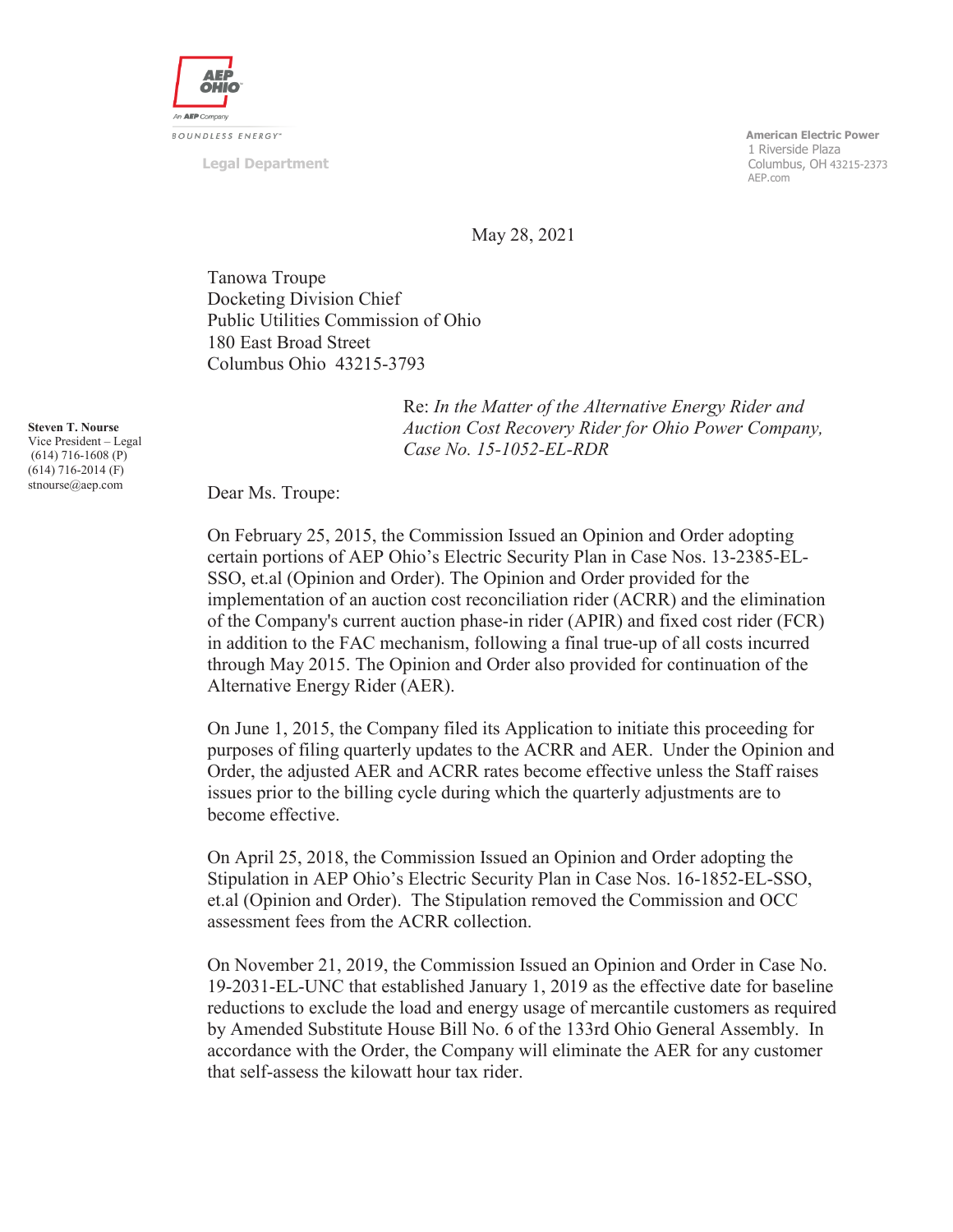Ms. Tanowa Troupe May 28, 2021 Page **2** of **3**

On November 25, 2020, the Company filed a proposal in Case No. 20-1745-EL-RDR to revise its AER rates. On December 21, 2020, the Staff issued its review and recommendations in Case No. 15-1052-EL-RDR that addressed the Company's filing in Case No. 20-1745-EL-RDR. Staff recommended that AEP Ohio's current AER rates remain in effect until such time as the Commission issues a final decision in Case No. 20- 1745-EL-RDR. On December 22, 2020, in Case No. 15-1052-EL-RDR, in order to afford Staff sufficient time to review AEP Ohio's proposal in Case No. 20-1745-EL-RDR, the attorney examiner determined that the Company's current AER rates should remain in effect, until otherwise ordered by the Commission. In compliance with the aforementioned determination, the Company is submitting its quarterly AER filing as traditionally calculated (Schedules 2 and 3); however, the actual AER tariff rates will remain unchanged. For that reason, no redlined tariff is included.

**Schedule 1:** Shows calculation of the ACRR.

**Schedule 2:** This schedule shows the current AER rate by delivery voltage in Column A. Column B shows the forecast component (FC) rate that would be necessary to recover the estimated REC expense for the 3<sup>rd</sup> quarter of 2021. Column C shows the reconciliation adjustment (RA) that would be necessary to recover the actual REC over/under-recovery experienced from the previous quarter. Column D is the sum of the FC component and the RA component.

**Schedule 3:** This schedule shows the Company's estimates of the REC cost by month it is expecting to incur in the  $3<sup>rd</sup>$  quarter of 2021. This estimate is based on the total contractual obligation of its legacy renewable energy purchase agreement (REPA) as permitted through House Bill 6. Schedule 3 calculates the rates by voltage that would be necessary to recover the forecast costs.

**Schedule 4:** This schedule shows the over/under-recovery of REC expense for the months of January, February and March of 2021. Schedule 4 calculates the adjustment to the AER rates that would be necessary to recover the over/underrecovery during the 3<sup>rd</sup> quarter of 2021. Also, shown and included in the total AER cost is an amount representing the revenue requirement associated with solar panels installed by the Company to help meet the renewable energy requirements of SB221, as well as other renewable energy costs.

**Schedule 5**: This schedule shows the redline tariff for the ACRR.

**Schedule 6**: This schedule shows the redline tariff for the AER.

Thank you for your attention to this matter.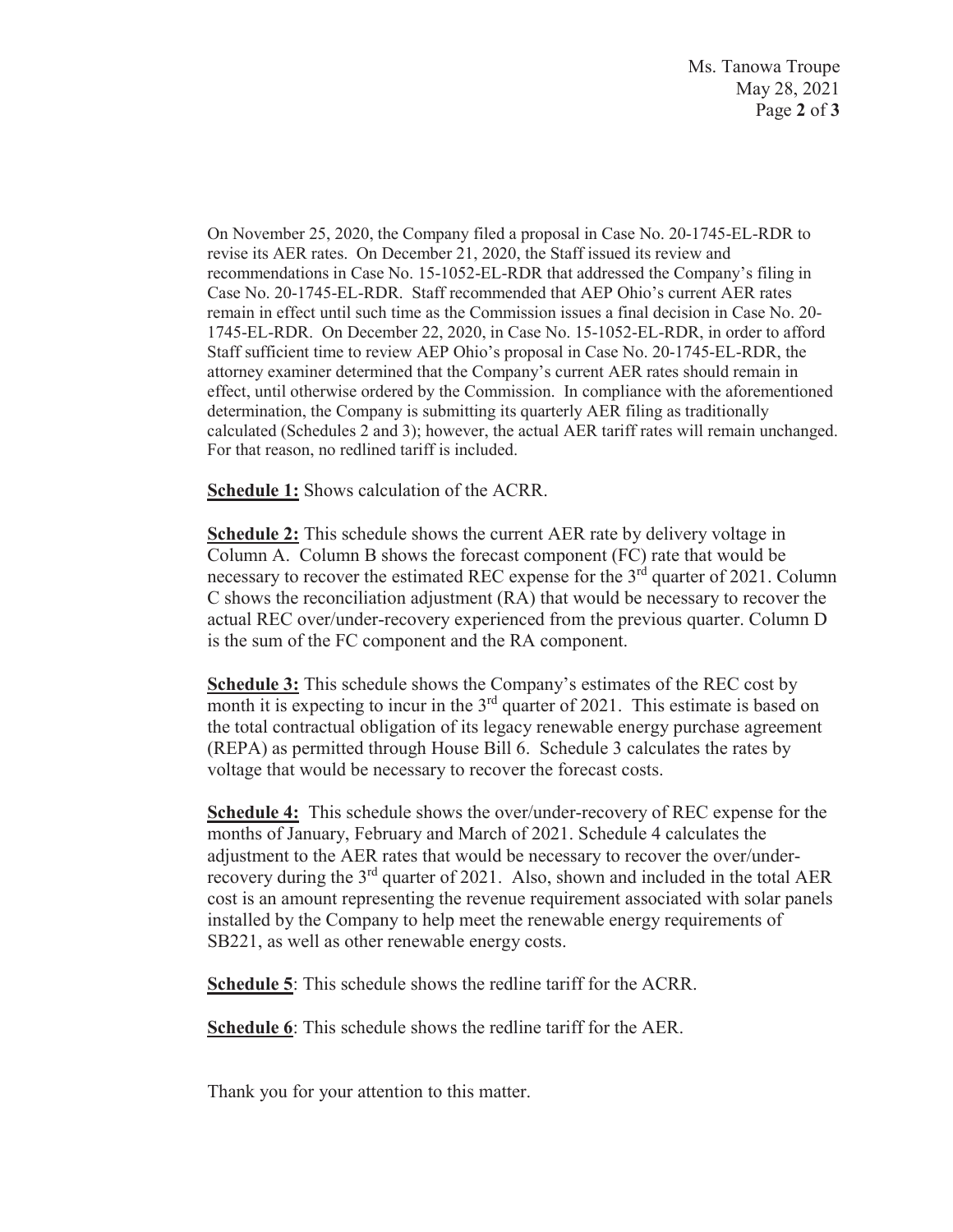Ms. Tanowa Troupe May 28, 2021 Page **3** of **3**

Respectfully Submitted,

 */s/ Steven T. Nourse* 

cc: Parties of Record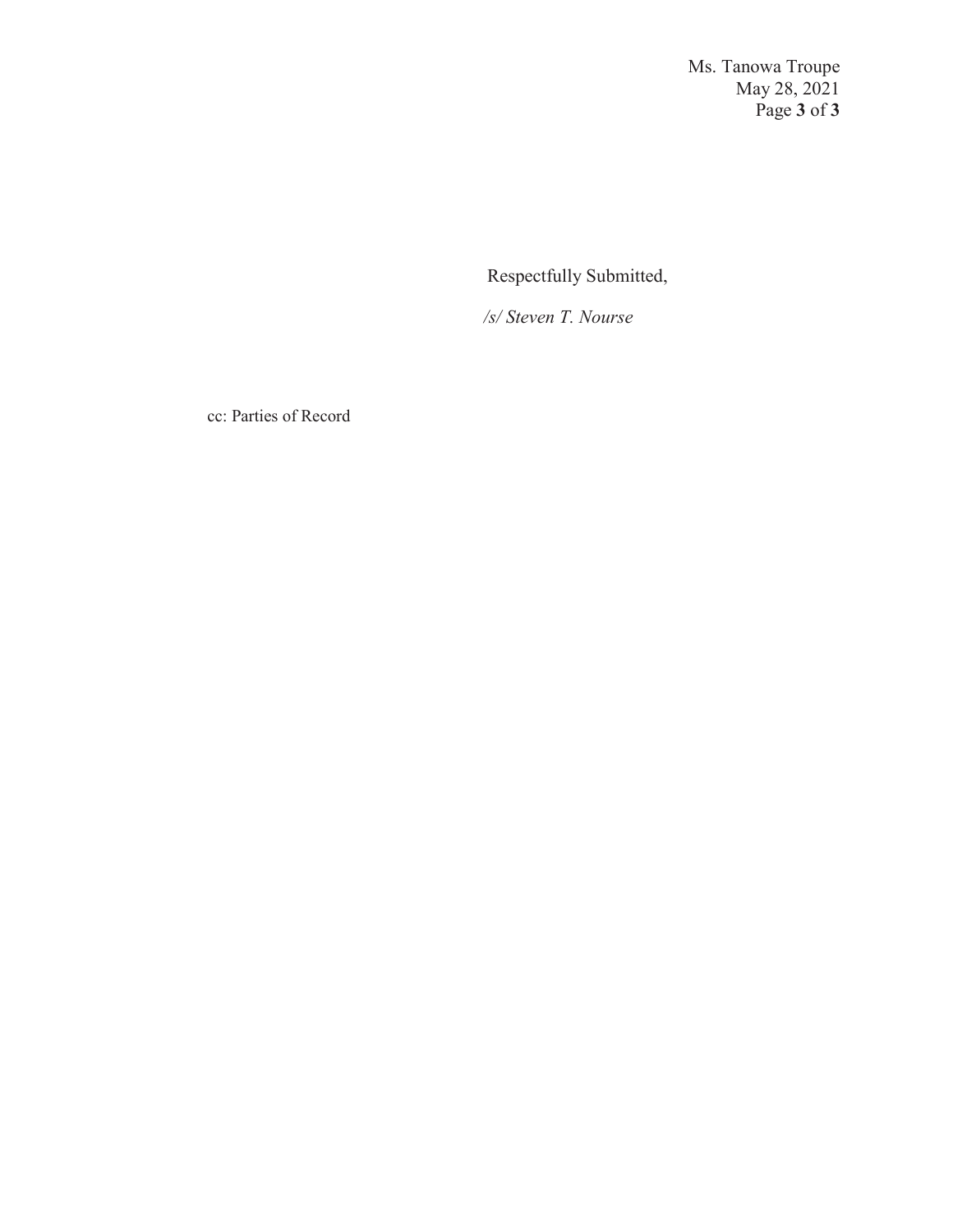#### AEP Ohio Proposed Auction Cost Recovery Rider July Through September 2021

| Line           | <b>Auction Costs</b>               |    | <b>AEP Ohio</b>   |
|----------------|------------------------------------|----|-------------------|
| 1              | Incremental Auction Costs          | \$ | 3.774             |
| $\overline{2}$ | Paid to Auction Winners            | S  | 144,185,704       |
| 3              | <b>Billed to SSO Customers</b>     |    | \$(143, 123, 092) |
| $\overline{4}$ | Previous Quarter (Over)/Under      | \$ | 273,165           |
|                | 5=1+2+3+4 (Over)/Under Collection  | \$ | 1,339,551         |
| 6              |                                    |    |                   |
| 7              | Gross-Up Factor                    |    | 100.261%          |
| 8              |                                    |    |                   |
| $9 = 5*7$      | <b>Total Revenue Requirement</b>   | \$ | 1,343,043         |
| 10             |                                    |    |                   |
| 11             | Forecast kWh (Jul-Sep 2021)        |    | 3,228,326,871     |
| 12             |                                    |    |                   |
| $13 = 9/11$    | Auction Cost Recovery Rider \$/kWh | S  | 0.0004160         |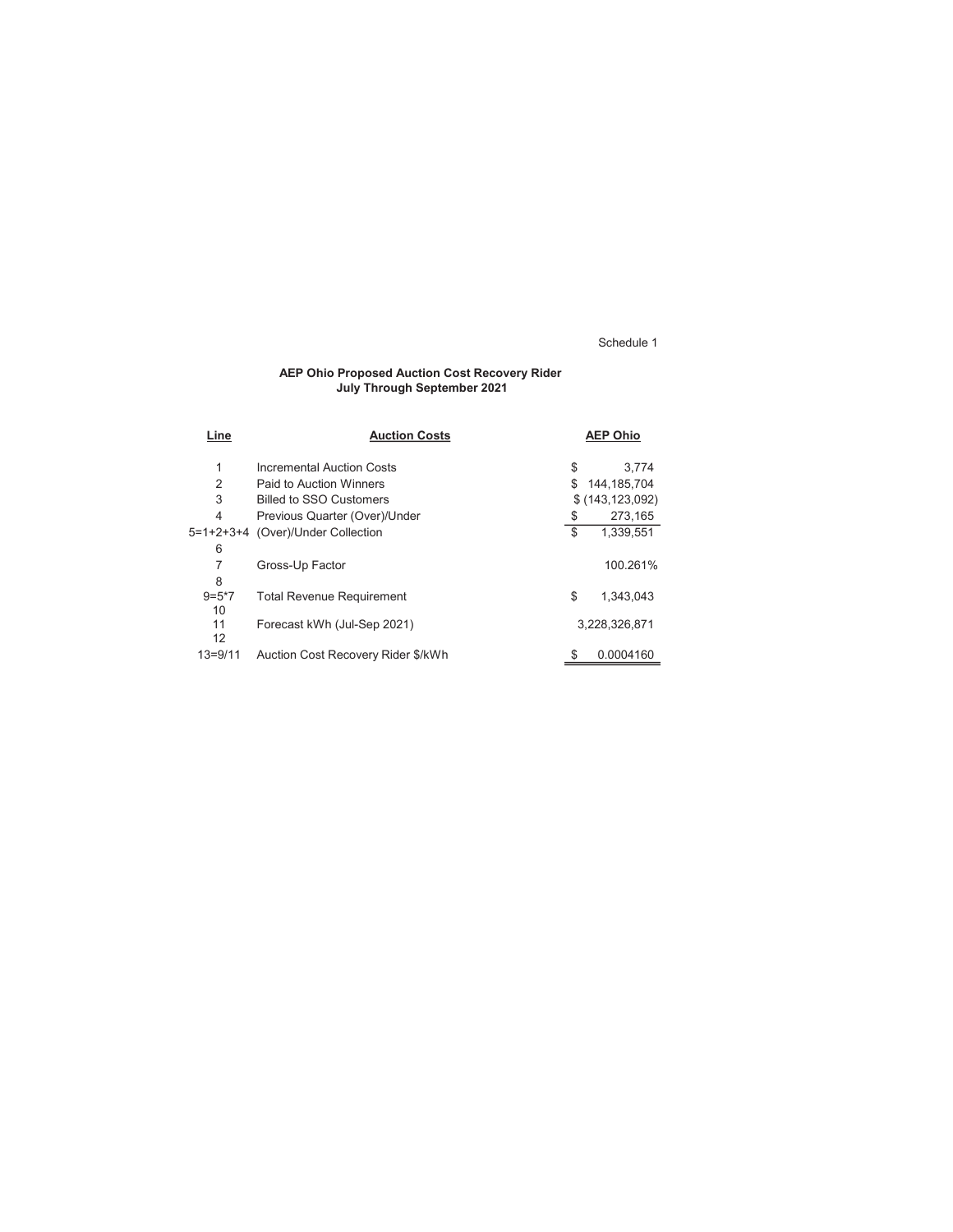#### OHIO POWER COMPANY and COLUMBUS SOUTHERN POWER COMPANY Calculation of Quarterly AER For Billing During July Through September 2021 Summary - Proposed AER Rate

## COLUMBUS SOUTHERN POWER RATE ZONE

|      |                            |                            | в                                 | C                                                     |                                                |
|------|----------------------------|----------------------------|-----------------------------------|-------------------------------------------------------|------------------------------------------------|
|      |                            |                            | Schedule 3                        | Schedule 4                                            |                                                |
| Line | <b>Delivery</b><br>Voltage | Current<br><b>AER Rate</b> | Forecast (FC)<br><b>Component</b> | <b>Reconciliation (RA)</b><br><b>Adjustment Comp.</b> | <b>Total of FC and RA</b><br><b>Components</b> |
| 2    | Secondary<br>Primary       | 0.37960<br>0.36640         | 0.14953<br>0.14433                | $-0.01960$<br>$-0.01892$                              | 0.12993<br>0.12541                             |
| 3    | Sub/Transmission           | 0.35908                    | 0.14144                           | $-0.01854$                                            | 0.12290                                        |

### OHIO POWER RATE ZONE

|      |                            |                            | в                                 | С                                                     | D                                              |
|------|----------------------------|----------------------------|-----------------------------------|-------------------------------------------------------|------------------------------------------------|
|      |                            |                            | Schedule 3                        | Schedule 4                                            |                                                |
| Line | <b>Delivery</b><br>Voltage | Current<br><b>AER Rate</b> | Forecast (FC)<br><b>Component</b> | <b>Reconciliation (RA)</b><br><b>Adjustment Comp.</b> | <b>Total of FC and RA</b><br><b>Components</b> |
|      |                            |                            |                                   |                                                       |                                                |
|      | Secondary                  | 0.37960                    | 0.14953                           | $-0.01960$                                            | 0.12993                                        |
|      | Primary                    | 0.36640                    | 0.14433                           | $-0.01892$                                            | 0.12541                                        |
| 3    | Sub/Transmission           | 0.35908                    | 0.14144                           | $-0.01854$                                            | 0.12290                                        |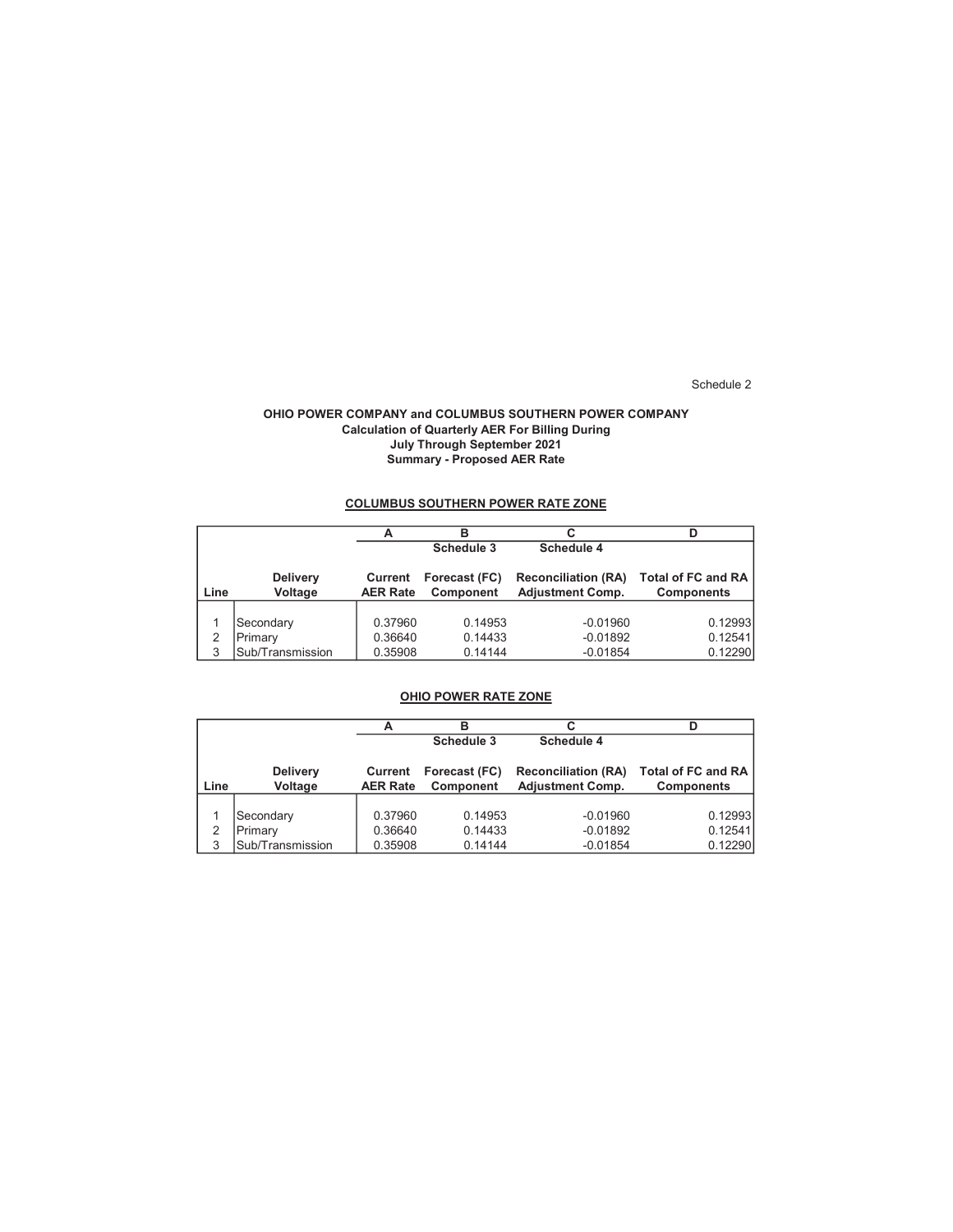#### OHIO POWER COMPANY and COLUMBUS SOUTHERN POWER COMPANY Calculation of Quarterly AER For Billing During July Through September 2021 FC Component

|      |                                                          |                 | <b>Forecast Period - 2021</b> |               |               |               |           |               |       |               |
|------|----------------------------------------------------------|-----------------|-------------------------------|---------------|---------------|---------------|-----------|---------------|-------|---------------|
| Line | <b>Description</b>                                       |                 | July                          |               | <b>August</b> |               | September |               | Total |               |
|      | <b>TOTAL COMPANY</b><br>Renewable Energy Credits         |                 | \$                            | 1,594,756     | \$.           | 1.594.756     | S.        | 1.594.756     | \$.   | 4,784,268     |
|      | Retail Non-Shopping Sales - Generation Level Kwh         |                 |                               | 1.154.784.095 |               | 1.154.216.317 |           | 1,083,971,129 |       | 3,392,971,541 |
| 3    | FC Component of AER Rate At Generation Level - Cents/kWh |                 |                               |               |               |               |           |               |       | 0.14101       |
|      |                                                          |                 |                               | Secondary     |               | Primary       |           | Sub/Trans     |       |               |
| 4    | FC Component of AER Rate At Generation Level             |                 |                               | 0.14101       |               | 0.14101       |           | 0.14101       |       |               |
| 5    | Loss Factor                                              |                 |                               | 1.0604        |               | 1.0235        |           | 1.0031        |       |               |
| 6    | FC at the Meter Level - Cents/kWh                        | Line 4 x Line 5 |                               | 0.14953       |               | 0.14433       |           | 0.14144       |       |               |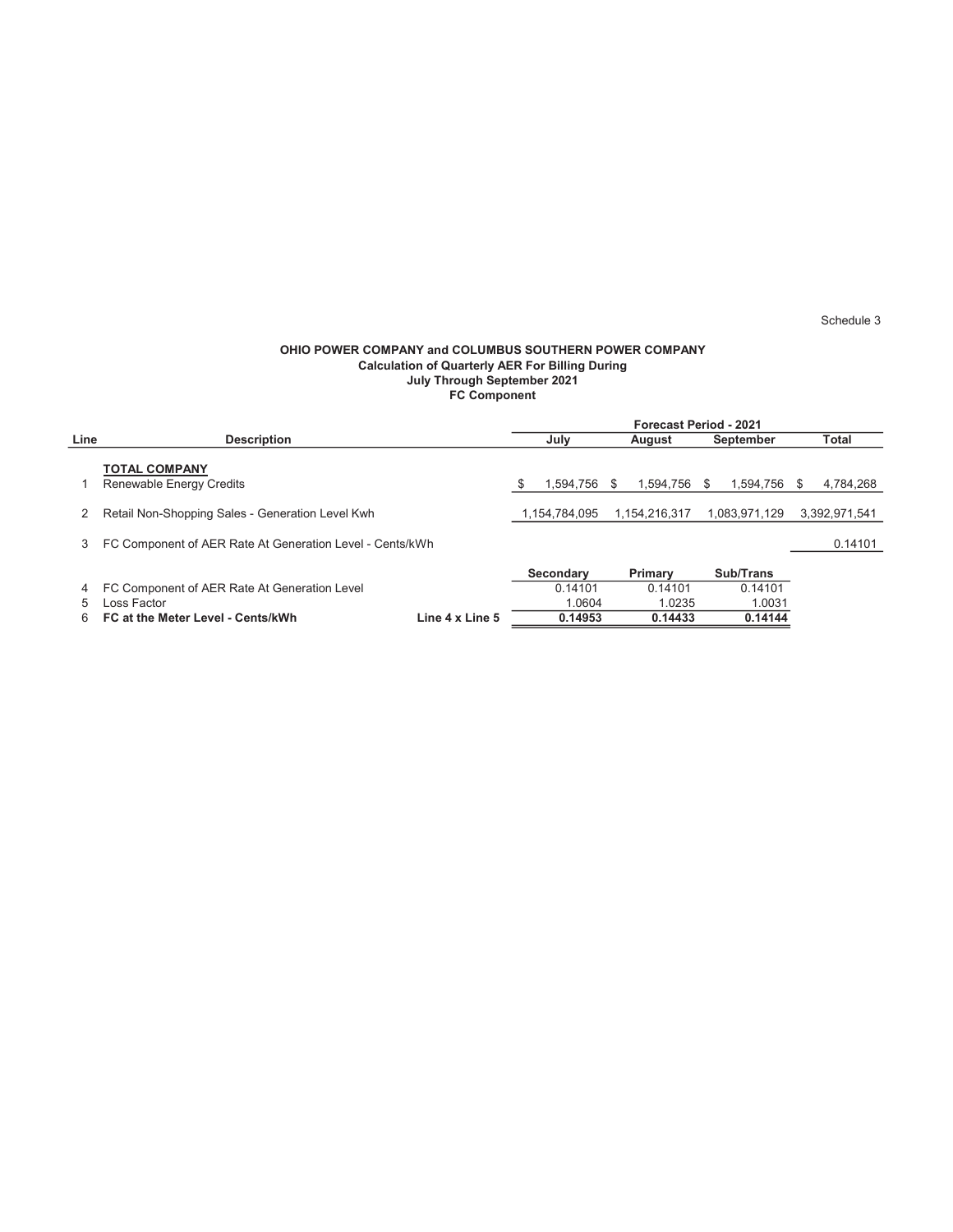#### OHIO POWER COMPANY and COLUMBUS SOUTHERN POWER COMPANY Calculation of Quarterly AER For Billing During July Through September 2021 RA Component

|      |                                                 |    | Renewable                  | <b>Renewable</b> |    | <b>AER (Over)/Under</b> |            |
|------|-------------------------------------------------|----|----------------------------|------------------|----|-------------------------|------------|
| Line | Month                                           |    | Revenue                    | Cost             |    | <b>Recovery</b>         |            |
|      |                                                 |    |                            |                  |    |                         |            |
|      | <b>Beginning Balance</b>                        |    |                            |                  | \$ | 1,268,037               |            |
|      | $Jan-21$                                        | \$ | 4,559,819                  | \$2,897,463      |    | (1,662,356.42)          |            |
|      | Feb-21                                          | \$ | 4,655,737                  | \$2,655,902      |    | (1,999,835.42)          |            |
| 4    | Mar-21                                          | S  | 3,273,371                  | 5.040.242<br>S.  |    | 1,766,871.13            |            |
|      |                                                 |    |                            |                  |    |                         |            |
| 5    | <b>Ending Balance</b>                           | S  | 12,488,928                 | \$10,593,607     | S  | (627,284)               |            |
|      |                                                 |    |                            |                  |    |                         |            |
| 6    | Total (Over)/Under Recovery Balance             |    |                            |                  | \$ | (627, 284)              |            |
|      | Loss Adjusted Retail Sales Billing Period - kWh |    |                            |                  |    | 3.392.971.541           |            |
| 8    | RA Component at Generation - Cents/kWh          |    |                            |                  |    | $-0.01849$              |            |
|      |                                                 |    |                            |                  |    |                         |            |
| 9    |                                                 |    |                            | <b>Secondary</b> |    | Primary                 | Sub/Trans  |
| 10   | RA Component of FAC Rate At Generation Level    |    |                            | (0.01849)        |    | (0.01849)               | (0.01849)  |
|      | Loss Factor                                     |    |                            | 1.0604           |    | 1.0235                  | 1.0031     |
| 12   | <b>RA at the Meter Level - Cents/kWh</b>        |    | Line $10 \times$ Line $11$ | $-0.01960$       |    | -0.01892                | $-0.01854$ |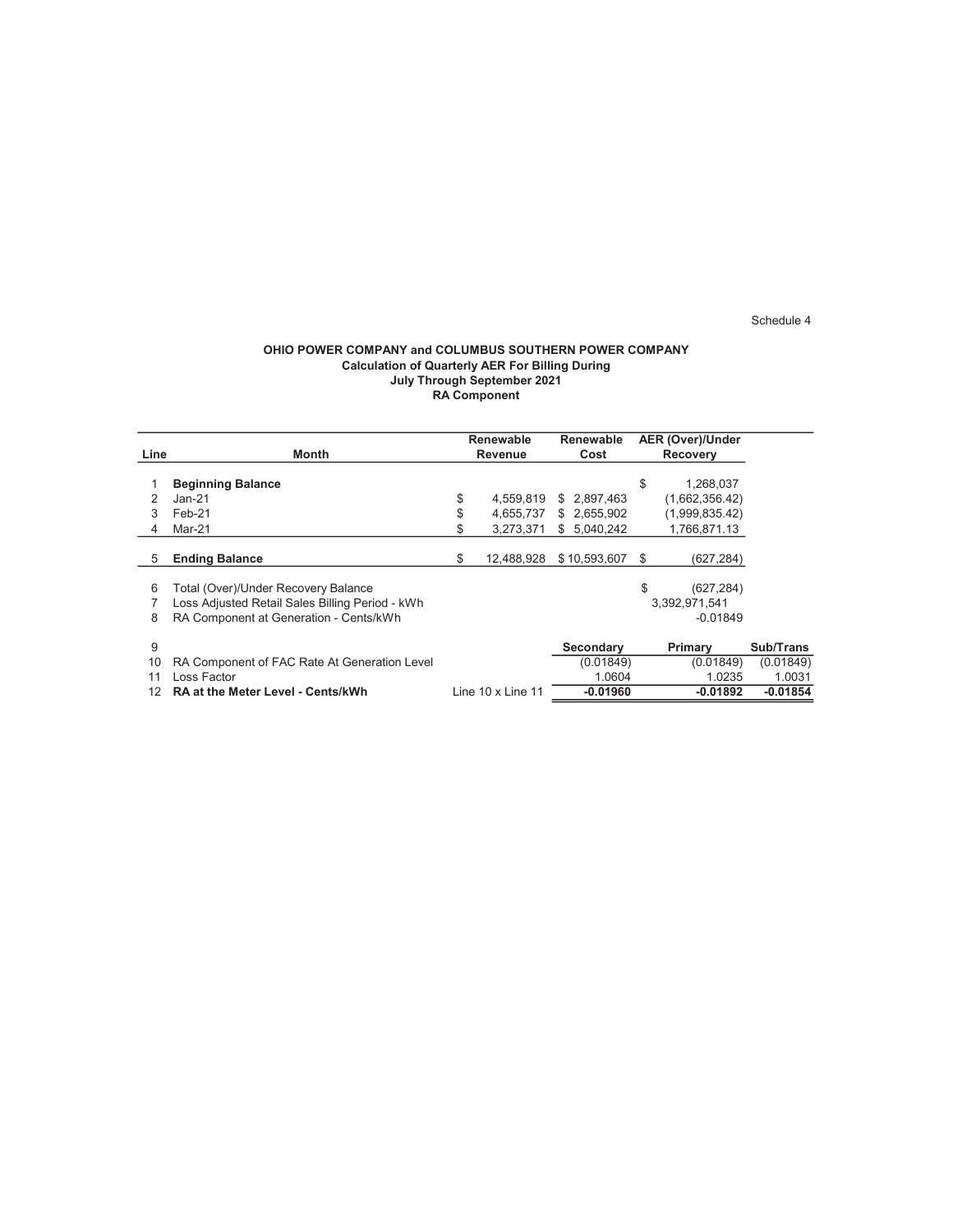## P.U.C.O. NO. 20

# AUCTION COST RECONCILIATION RIDER

Effective Cycle 1 AprilJuly 2021, all customer bills subject to the provisions of this Rider, including any bills rendered under special contract, shall be adjusted by the Auction Cost Reconciliation Rider rate of 0.112180.04160¢/KWH. This Rider shall be adjusted periodically to recover amounts authorized by the Commission. This Rider is subject to reconciliation, including, but not limited to, refunds to customers, based upon the results of audits ordered by the Commission in accordance with the February 25, 2015 Opinion and Order in Case Nos. 13-2385-EL-SSO, *et al.*

Filed pursuant to Order dated April 25, 2018 in Case No. 16-1852-EL-SSO

Issued: MarchMay 128, 2021 **Effective: Cycle 1 AprilLuly 2021** 

Issued by Rajagopalan Sundararajan, President AEP Ohio